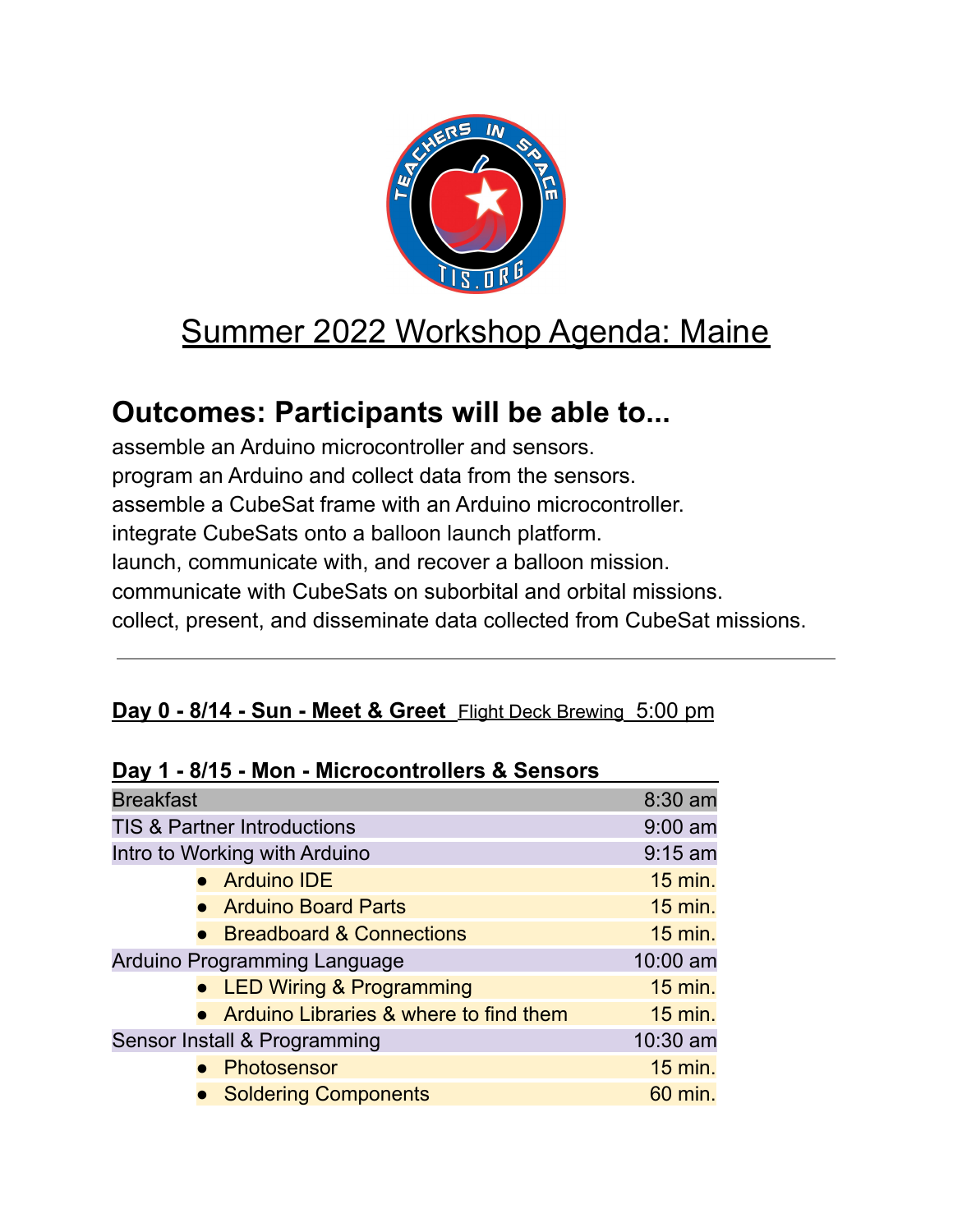|         | Dr. Barbie Buckner, Education Specialist for NASA EPDC   | 11:45 am       |
|---------|----------------------------------------------------------|----------------|
|         | <b>Building a Satellite Classroom Activity</b>           | 45 min.        |
| Lunch   |                                                          | 12:30 pm       |
|         | Dr. Barbie Buckner, Education Specialist for NASA EPDC   | $1:30$ pm      |
|         | • Building a Satellite Classroom Activity (Cont.)        | 45 min.        |
|         | Sensor Install & Programming                             | $2:15$ pm      |
|         | • UV Sensor                                              | <b>15 min.</b> |
|         | Onsite Experience - bluShift Aerospace Tour              | $2:30$ pm      |
|         | Kristine Logan - Midcoast Regional Development Authority | $4:00$ pm      |
|         | • Brunswick Landing Redevelopment                        | 60 min.        |
| Wrap-up |                                                          | $5:00$ pm      |

|--|

| <b>Breakfast</b>                                       |                                                           | 8:30 am   |
|--------------------------------------------------------|-----------------------------------------------------------|-----------|
| Sensor Install, Programming, & Soldering               |                                                           | $9:00$ am |
|                                                        | <b>Temperature</b>                                        | 30 min.   |
|                                                        | <b>Real-time Clock</b>                                    | 60 min.   |
|                                                        | <b>Air Quality Sensor</b>                                 | 45 min.   |
|                                                        | Gyroscope/Accelerometer                                   | 30 min.   |
| Dr. Barbie Buckner, Education Specialist for NASA EPDC |                                                           | 11:45 am  |
|                                                        | <b>Launching a Satellite Classroom Activity</b>           | 45 min.   |
| Lunch                                                  |                                                           | 12:30 pm  |
| Dr. Barbie Buckner, Education Specialist for NASA EPDC |                                                           | $1:30$ pm |
|                                                        | • Launching a Satellite Classroom Activity (Cont.) 45 min |           |
| Sensor Install, Programming & Soldering                |                                                           | $2:15$ pm |
|                                                        | • SD Storage Expansion                                    | 15 min.   |
|                                                        | <b>Heart Rate Monitor</b>                                 | 45 min.   |
|                                                        | <b>Cube Frame Build</b>                                   | 45 min.   |
| Hasshi Sudler - Villanova University                   |                                                           | $4:00$ pm |
|                                                        | <b>Blockchain in Space</b>                                | 60 min.   |
| Wrap-up                                                |                                                           | 5:00 pm   |

| Day 3 - 8/17 - Wed - Airplane Rides/CubeSat Integration |                     |           |
|---------------------------------------------------------|---------------------|-----------|
| <b>Breakfast</b>                                        |                     | $7:45$ am |
|                                                         | • Airplane Rides    | $8:00$ am |
|                                                         | • AOPA Presentation |           |
| Lunch                                                   |                     |           |